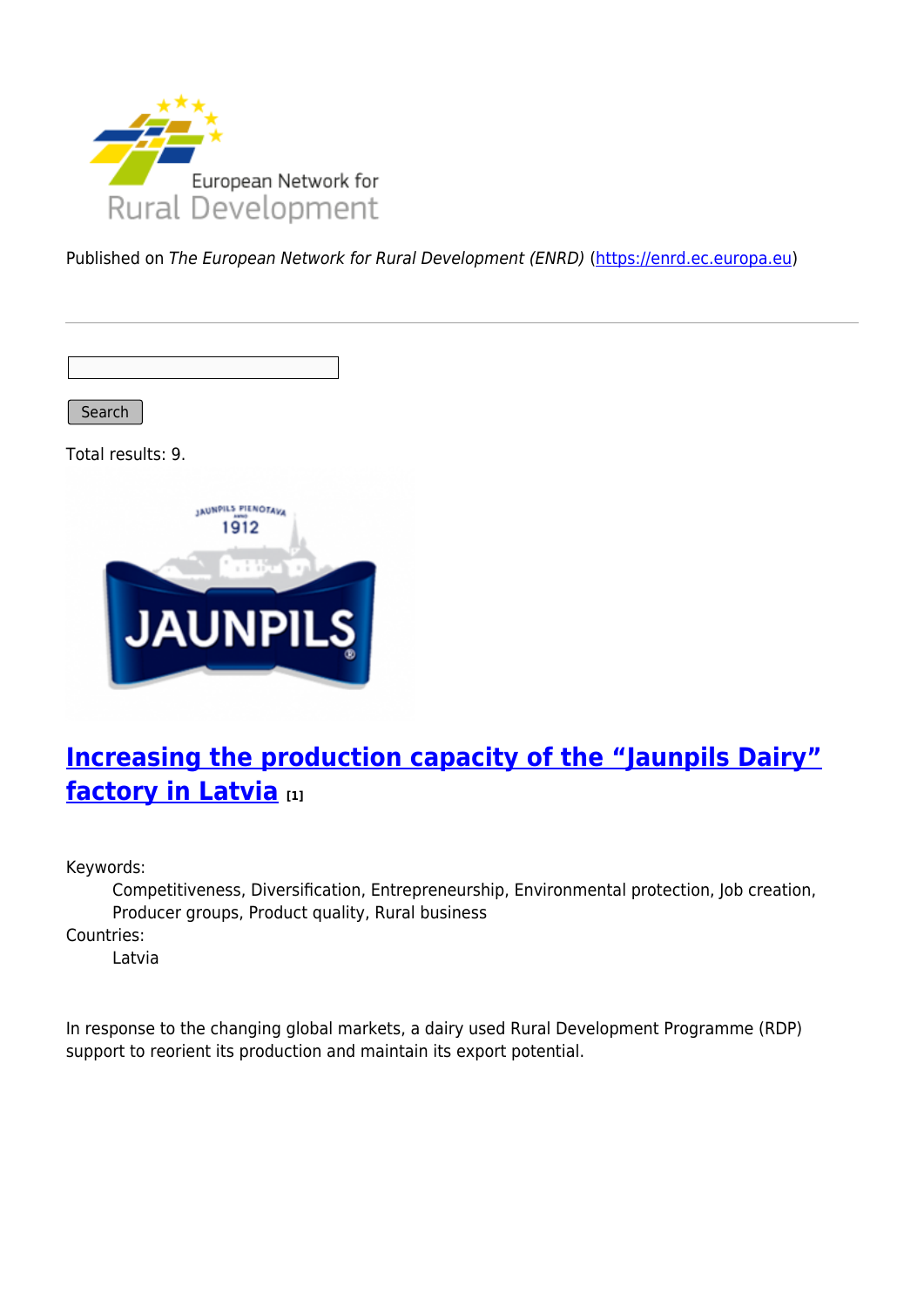

# **[Bergers du Larzac - Improving cheese quality and](https://enrd.ec.europa.eu/projects-practice/bergers-du-larzac-improving-cheese-quality-and-production-capacity_en) [production capacity](https://enrd.ec.europa.eu/projects-practice/bergers-du-larzac-improving-cheese-quality-and-production-capacity_en) [2]**

Keywords:

Added value, Animal husbandry, Energy efficiency, Entrepreneurship, Farm restructuring/modernisation, Job creation, Producer groups, Product quality Countries:

France

A cooperative focused on quality cheese production, used Rural Development Programme support to expand its facilities and thus ensure the continuous growth of its business.



#### **['Les 3 Givrées' - Ice cream from the farm](https://enrd.ec.europa.eu/projects-practice/les-3-givrees-ice-cream-farm_en) [3]**

Keywords:

Agriculture, Competitiveness, Diversification, Entrepreneurship, Family farming, Food & Drink,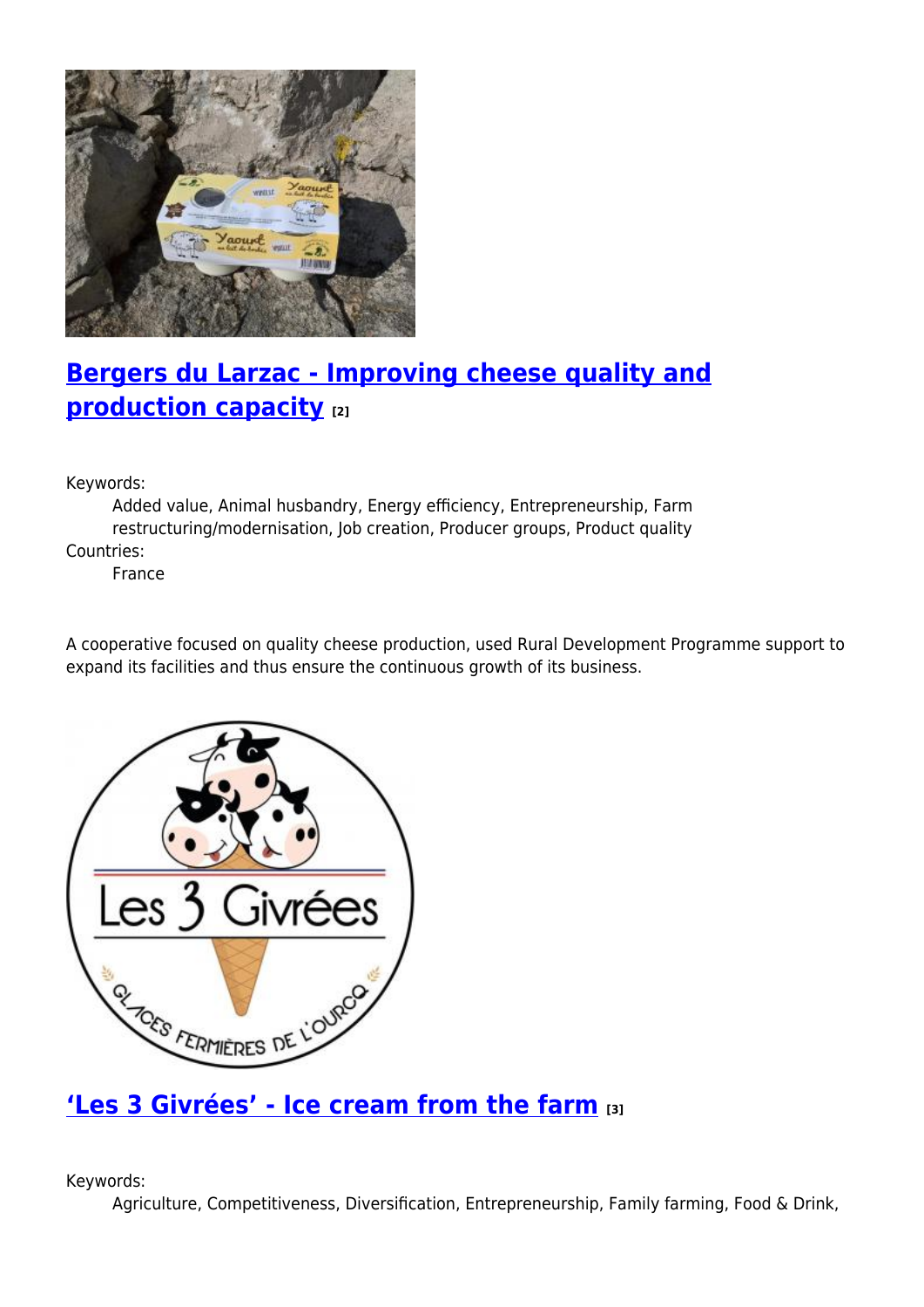Innovation, Job creation, Product quality, Rural business, Rural SMEs, Women Countries:

France

In an area where the agricultural sector is under pressure due the expansion of a nearby urban centre, the diversification of farming activities e.g. ice-cream production and marketing, can ensure the farm's sustainability.



### **[Modernisation of a frozen fruit processing plant](https://enrd.ec.europa.eu/projects-practice/modernisation-frozen-fruit-processing-plant_en) [4]**

Keywords:

Diversification, Entrepreneurship, Environmental protection, Farm restructuring/modernisation, Job creation, Product quality, Rural business

Countries:

Bulgaria

An investment project for the modernisation and automation of a frozen fruits processing plant in order to minimise production losses.



**[Construction of a lavender distillery in Bulgaria](https://enrd.ec.europa.eu/projects-practice/construction-lavender-distillery-bulgaria_en) [5]**

Keywords: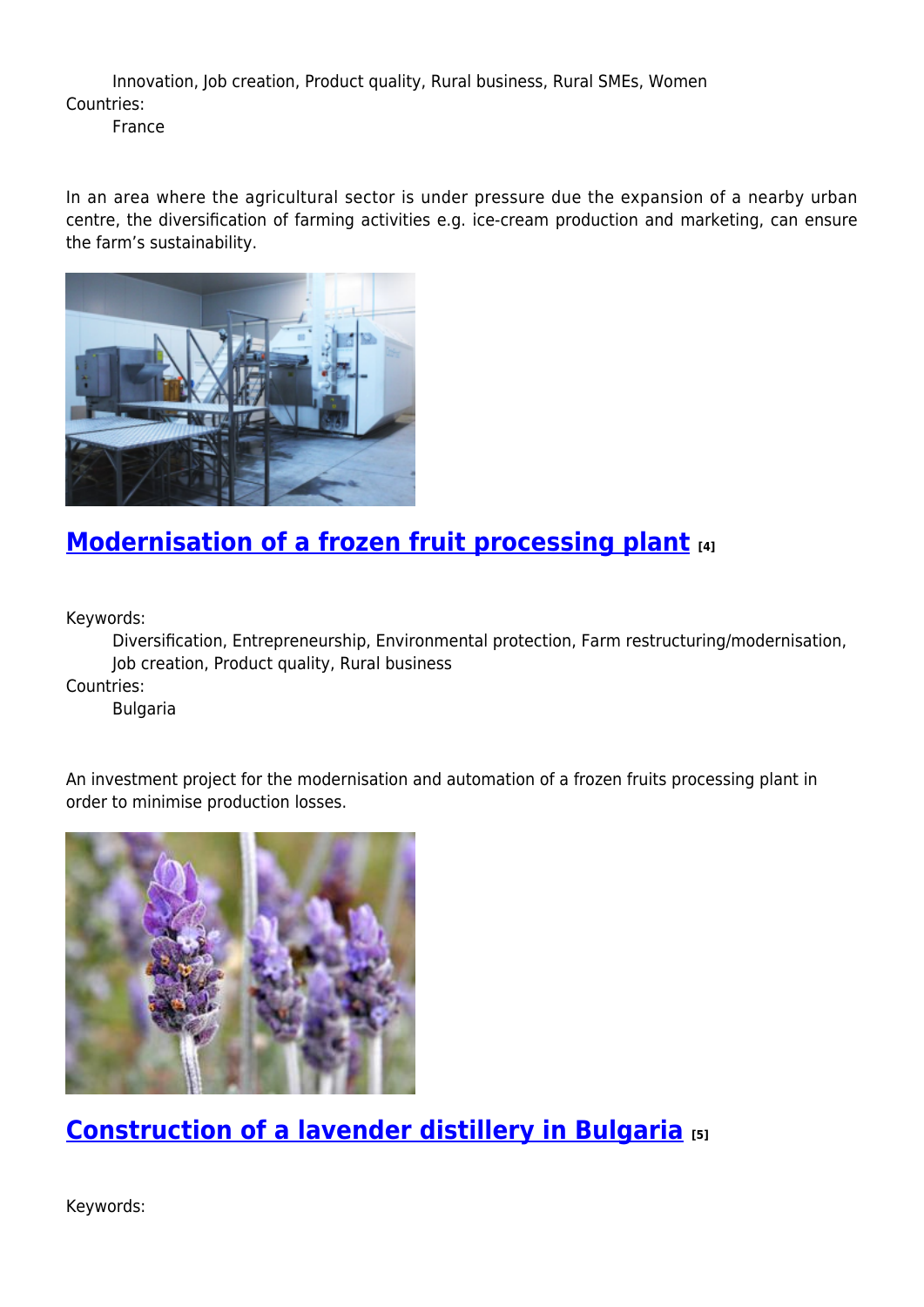Diversification, Entrepreneurship, Family farming, Farm restructuring/modernisation, Innovation, Job creation, Market development, Product quality, Rural SMEs

Countries:

Bulgaria

Setting up an innovative lavender distillery in response to increasing market demands for high quality, niche products.



# **[Caseificio Val d'Aveto – Investing to sustain the local supply](https://enrd.ec.europa.eu/projects-practice/caseificio-val-daveto-investing-sustain-local-supply-chain_en) [chain](https://enrd.ec.europa.eu/projects-practice/caseificio-val-daveto-investing-sustain-local-supply-chain_en) [6]**

Keywords:

Diversification, Entrepreneurship, Farm restructuring/modernisation, Job creation, Market development, Mountain area, Product quality, Rural SMEs Countries:

Italy

A dairy company used RDP support to build a new wing on its factory in order to increase its production capacity. This investment strengthened the local supply chains and helps prevent the abandonment of the farming activity in the area.

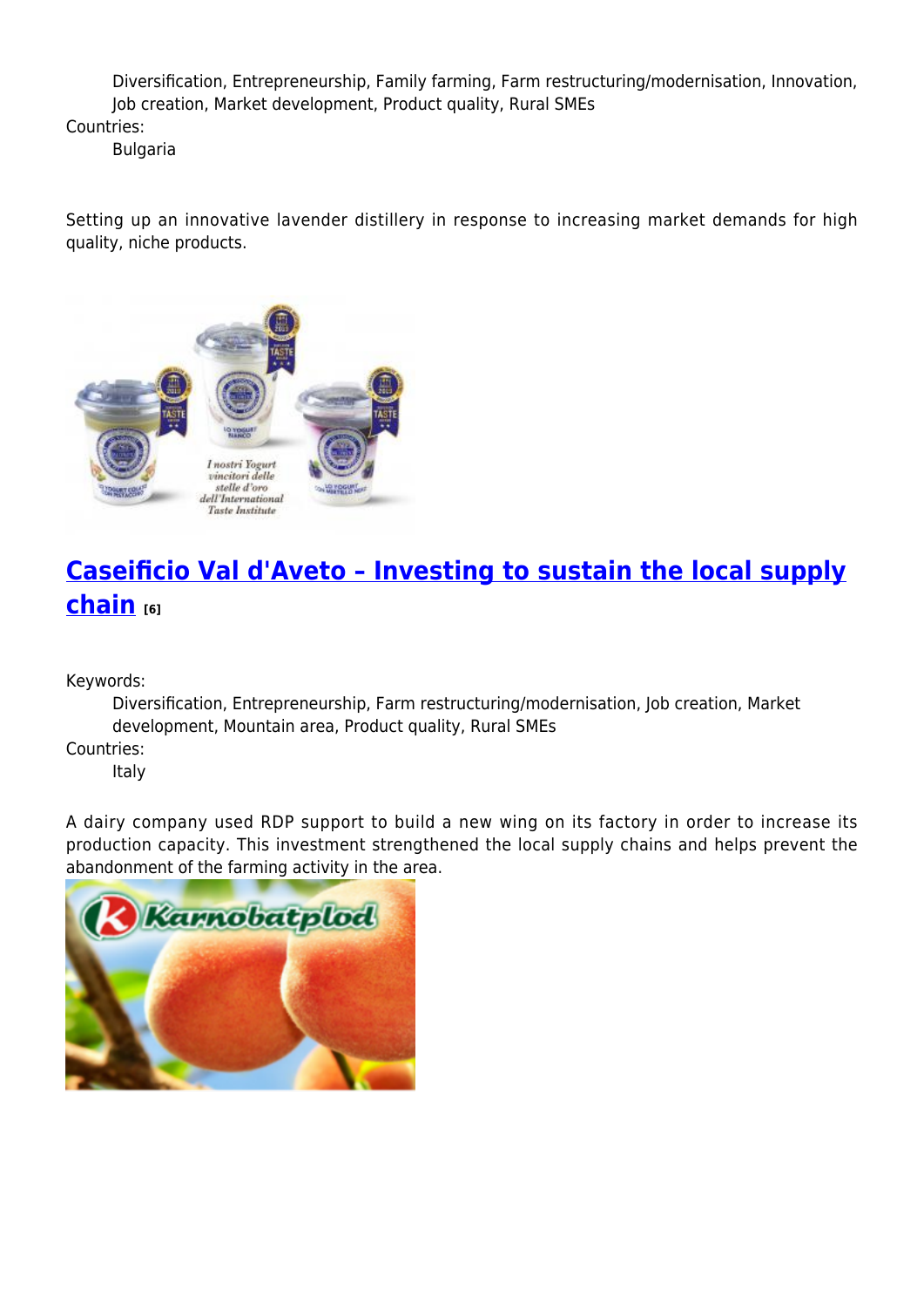#### **[Modernisation of a cannery to stimulate the local economy](https://enrd.ec.europa.eu/projects-practice/modernisation-cannery-stimulate-local-economy_en) [7]**

Keywords:

Entrepreneurship, Farm restructuring/modernisation, Product quality, Rural business, Rural SMEs

Countries:

Bulgaria

Modernisation of a cannery with new machinery leading to improved competitiveness and a stronger local short supply chain.



## **[Efficient irrigation system in a fig orchard](https://enrd.ec.europa.eu/projects-practice/efficient-irrigation-system-fig-orchard_en) [8]**

Keywords:

Agriculture, Farm restructuring/modernisation, Irrigation, Water management Countries:

Portugal

Installing an efficient irrigation system in a fig orchard helped to better manage water stress for the trees and increased the quality and volume of production.